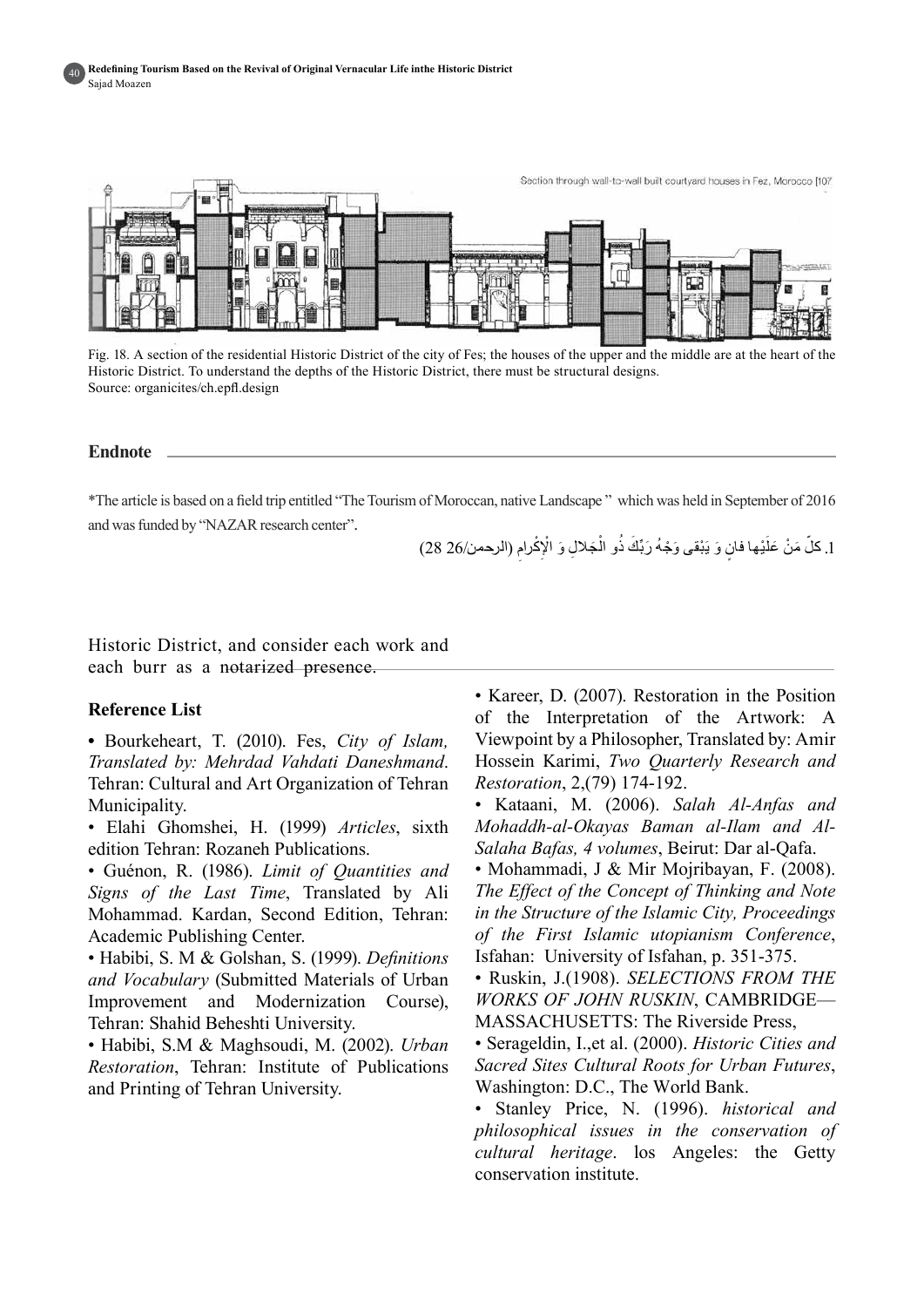



Fig. 16. The aerial image is a residential building from the old Fes city that lies between the two main passages and has access to narrow, generally covered areas, and is unusually abandoned, in contrast to the mainstream buildings that are in use. Source: googlemaps.com

Fig. 17. The important point of this plan is to locate the largest house in the neighborhood, in the middle of the other houses, at a distance from the main passage. Access to this house is through a dead end. Source: www.nzdl.org.

city of Fes and similar Historic Districts.

## **Conclusion**

Recognizing restoring and true meaning of the journey and mentioning its differences with tourism will be realized in the form of deep thinking on the communication between traveler and destination. The outdoor trip facilitates the journey inside, and the city of Fes as one of the genuine Islamic cities has a high ability to fulfill the conditions for traveling inside. In order to revive the noble concept of travel, the interventional architects in the Historic District of the city of Fes must form their intervention patterns based on the physical and structural morphology of the Historic District that is influenced by the cultural space governing the native life of the city. One of the most important patterns of intervention, which allows deep understanding of the native life of the city of Fes, is the aggregation and revitalization of houses in the heart of the Historic District (the revival of genuine Neighborhood units in a new form). The city's rehabilitation plan should provide the conditions of full-time human attendance in the Historic District. Benefits of this kind of presence are human can see the city as a living creature, and on this basis, the passenger's relationship with the city becomes the interaction between the two living creatures. It is changes strolling in the city to the presence in the city and studying. In addition, humans at different times obtain different meanings from Historic District. A traveler reaches a perception beyond the tourist to interact with the works in the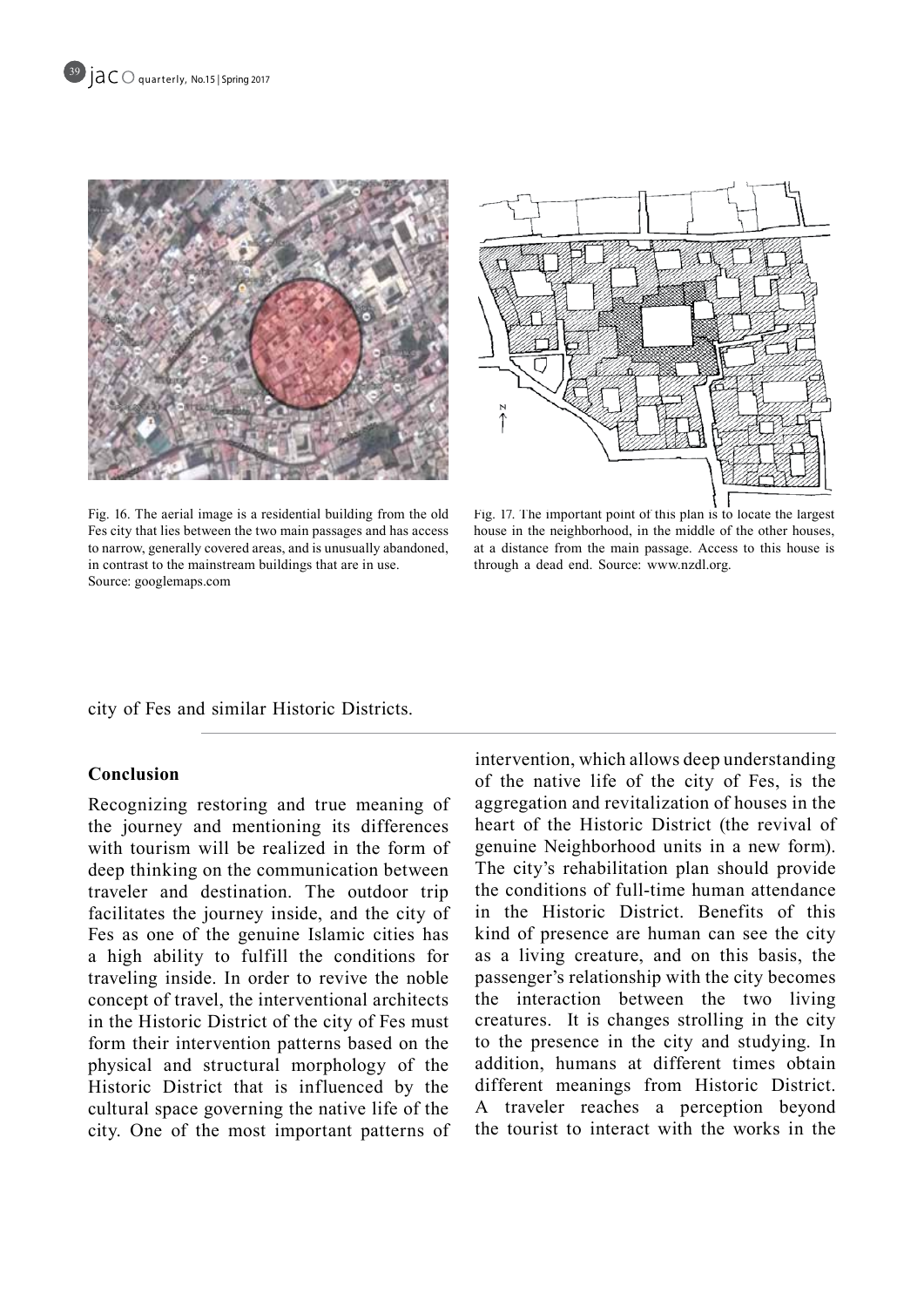in human existence, although there is no doubt about these thoughts, remembering these notions is one that needs attention. Mention is made of the tail of old and old knowledge of man in his current moments of his life. By virtue of being mentioned, the repeated old and eternal knowledge of man flows in his current moments of his life. Therefore, it is noteworthy that the thread to sew every moment of the life of a world of man is to its origin and principle; thus, every moment of his life, it is sealed with the guarantee that it has played its role in advancing man to prosperity. (Mohammadi  $\&$  Mir Mojrebian,  $2008$ : 352) and that is why it is also a prophecy, which states: Art is a promise that man has held with his Lord on the day of the covenant. (Elahi Ghomshei, 1999: 165) The important point in this article is that the man must be aware of this function. Therefore, historical architecture can be able to play the role of mentoring on human. The achievement of this reminder, in addition to remembering the forgotten traditions, is to achieve the peace of life.

#### **Attendance presence**

By considering the viability of the architectural monument, presence in architectural works and gaining benefits of this presence requires mores. These rituals are in contrast to the hasty tourist visiting of today. Asking about the effect of being present and observing silence and stillness can be considered as the basis of this tradition.

## The aggregation of individual monuments together at the depth of the Historic District, **the instead of aggregating the grains next to the passages main**

(Rehabilitation of Neighborhood Units)

In this sense, the pattern of aggregation and regeneration should not be based on economic priorities, but should also be taken into account for houses that are in the depths of the subterranean Historic District and are the narrator of the original and simple city life.

Involvement in the depth of the Historic District and its recognition requires the allocation of Historic District to guide man; the tissue itself must attract a man in his alleys from one point to another. The urban experience its loss and loss in the city in order to achieve a sensible and scrupulous perception of the urban environment.  $(Habibi and Maghsoudi, 2002: 3)$  This loss of time results in Historic District builders constructing depths of Historic District for the presence of travelers and reflecting on this kind of interaction between human and Historic District.

## Revitalization based on the original uses of **building the**

A building that has been home for many years, is more consistent with the user-friendly habitat than the purely touristic (place of sale of handicrafts) locations. If the infrastructure necessary for living. in the restored housing complex is provided, then the two groups must reside there: 1. Indigenous people who are familiar with the magnitude of existing structures and, on the other hand, their presence in the context of justification. 2. Travelers can reside in Historic District, instead of luxury hotels. They can dwelling in homes instead of visiting them as a museums.

Each building has a limited capacity

For human's perception of sprit of place, the calm of space dominates. This principle is inconsistent with the current situation of plurality of visitors from the Historic District of the city of Fes. For example, how can the spirit of the Abu Alnania School and the tranquility of the attendant at that school are realized, if all the school spaces are full of different tourists! Moreover, for this reason. the tourist understands only richly decorations and does not understand the main ideas behind the formation of such a school. Though the guides in the space describe the idea to tourists. there is a lot of difference between them. As many buildings or collections in Europe accept a limited number of tourists, the same idea can be put forward for the whole Historic District of the

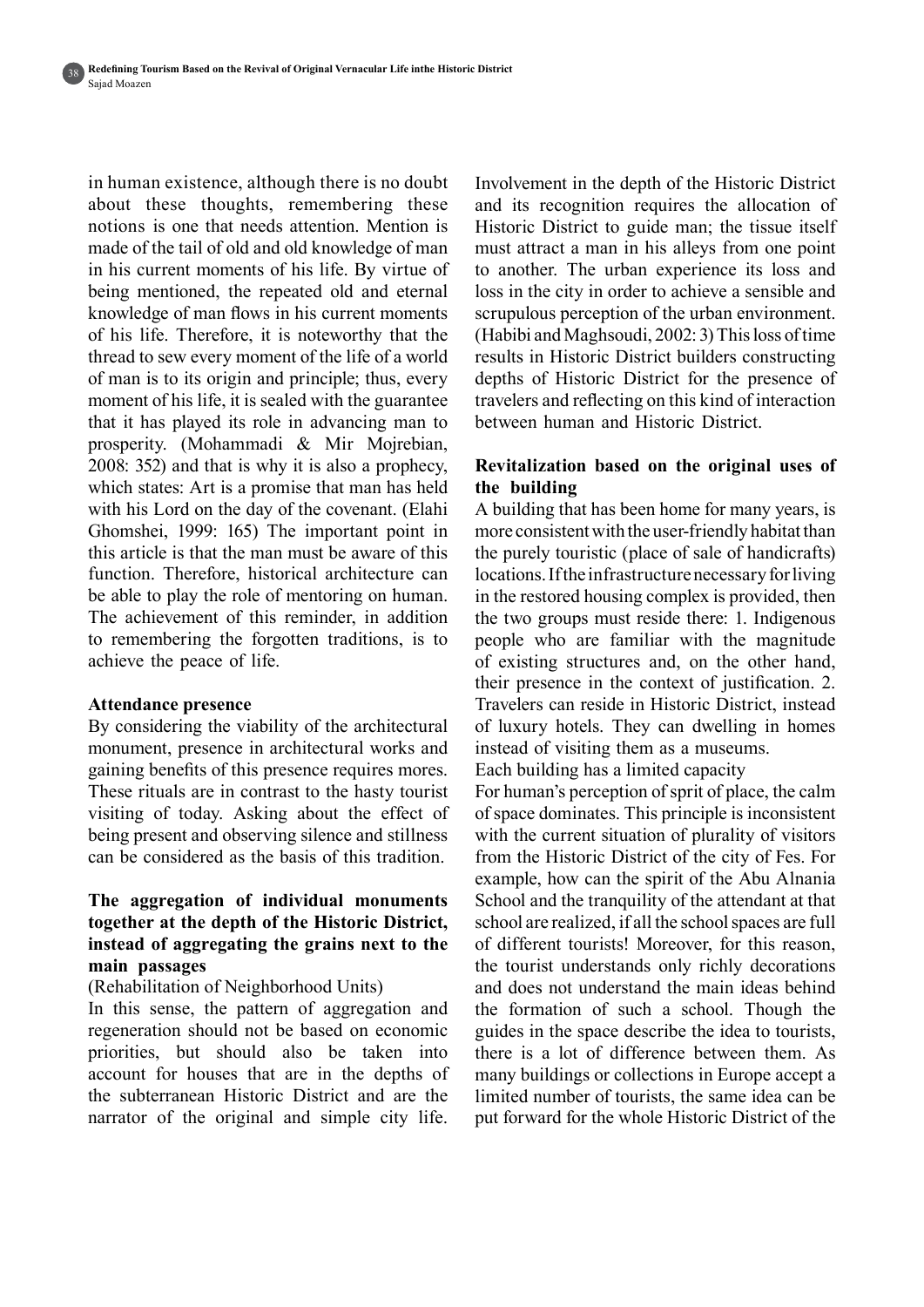Fig. 13. Part of the city's Historic District and houses at the end of an impasse. Source : www.brynmawr.edu.



Fig. 14. The passage of access to the house marked in red in the plan is proportional and changes greatly in the wide yard of the widespread. Photo : Sajad moazen, 2016



Fig. 15. Courtyard with decorated fountain. Photo: Sajad moazen, 2016.

## the body of the museum to a relaxing and **body educating**

Historic districts have special values that these works have gained during the lifetime. The special qualities of architectural works and the perception of the traditional people of that era life have surpassed their capabilities, more than the museum to be visited.

It should be noted that one of the most important goals of art is "mentioning and reminding" to man. The artistic works that has lasted for many years are human life's document and they have ethereal patterns life lie in their bodies. They are indicative of those patterns and remind the original traditions of life to human beings. Man is in the Islamic thought of a being that is under divine instruction, so there is an eternal knowledge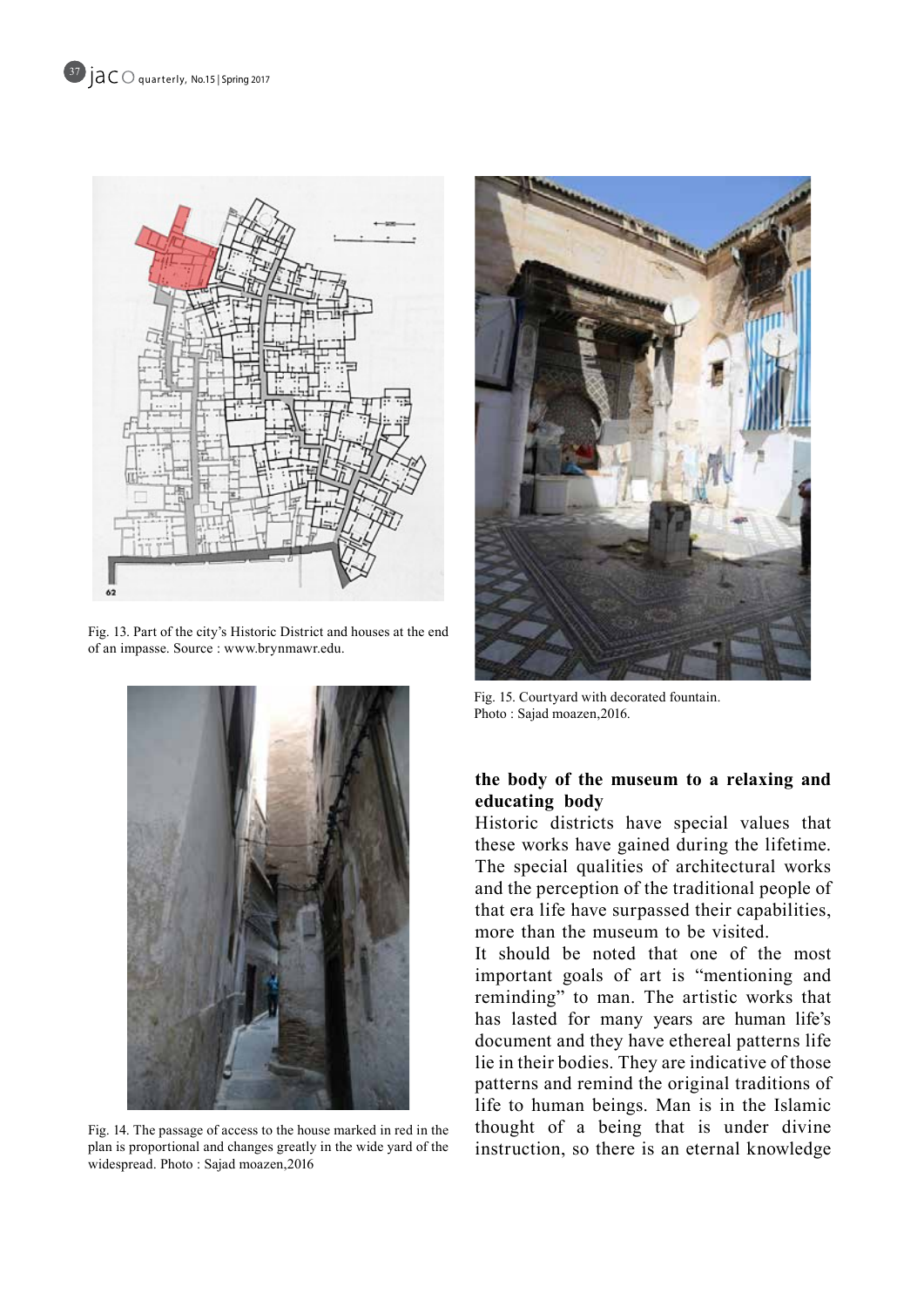realizes the native life of the ancient city that not only crossed the walls of the city and entered into the houses of the city, but it was not deceived by the enticing appearance of these shells, and they should be aware of the current life (Figs.  $13-15$ ).

**Understanding destructive interventions; the** first step in creating life-giving interventions Since touristic interventions in Historic District ultimately lead to a change in the morality of the people, the status of modified bodies and the ethics of people, considered by travelers, seem to be genuine. Interventions have a goal apart from the native life of the Historic District's revival are destructive interventions. Accordingly, at the end of the article, we will present strategies for achieving the principles of living interventions in the based on the presence of travelers in the historical context-based on the city of Fes-Historic District.

## The approach of tourism convergence to protect the original life in the historical **context**

Based on what has already been explained about the tourism's effects on the current life of the Historic District, it is possible to offer a journey instead of tourism - in the modern sense - in which there is a two-way relationship between the traveler and the destination. This relationship not only has an inner journey for traveler, but also has an enhancement to the region's livelihoods. These two things are necessary, and one does not happen without the other. In the sense that for the Historic District that have been emptied of their original life, the presence of a passenger who intends to recognize the qualities of the original life in that body is a vital force.

In order to achieve the above goal and to establish a relationship that promotes the quality of human life and work, a model of travel should be provided. Considering the fact that in the present article, the city of Fas as a sample was analyzed, the proposed solutions are formed in accordance with the conditions of this city, although they can be adapted to any Historic District with a little change. It is now possible to present the necessary interventions for Fes city revitalization:

## **The need to deal with Historic District as a The index is set if the under the general title: The** city reflects the human body

In many traditional sources of Islam, Hinduism, Chinese, Christian, and many other religions, the human body is compared to a city or a kingdom in the city's template with all of its political and social functions. Ibn Arabi, a famous Andalusian mystic, has a famous book titled "The Divine Rule in the Kingdom of Man." The body used in such sources is not similar to the anatomical body that is being studied in modern medical schools. But it's bodily which is traditionally understood; it means that it's the position of the confluence of physical, emotional, intellectual and spiritual matters. The city is not just comparable to the body, but an extended physical body of the universe in a cosmic large mold which has a place for all the elements mentioned in the body. The heart meets the city center and the various parts of the body with different uses of the city (Serageldin  $&$  others, 2000: 4).

A comprehensive and profound understanding of the Historic District requires a relative knowledge of the spirit of the destination location before the presence. Afterward, in the presence of Historic District, he must pay attention to the vital organs of the Historic District and its vital elements and target the recovery and recognize them.

**Changing the viewpoints of decision makers** and audiences about the effects and attention to their fundamental role in society from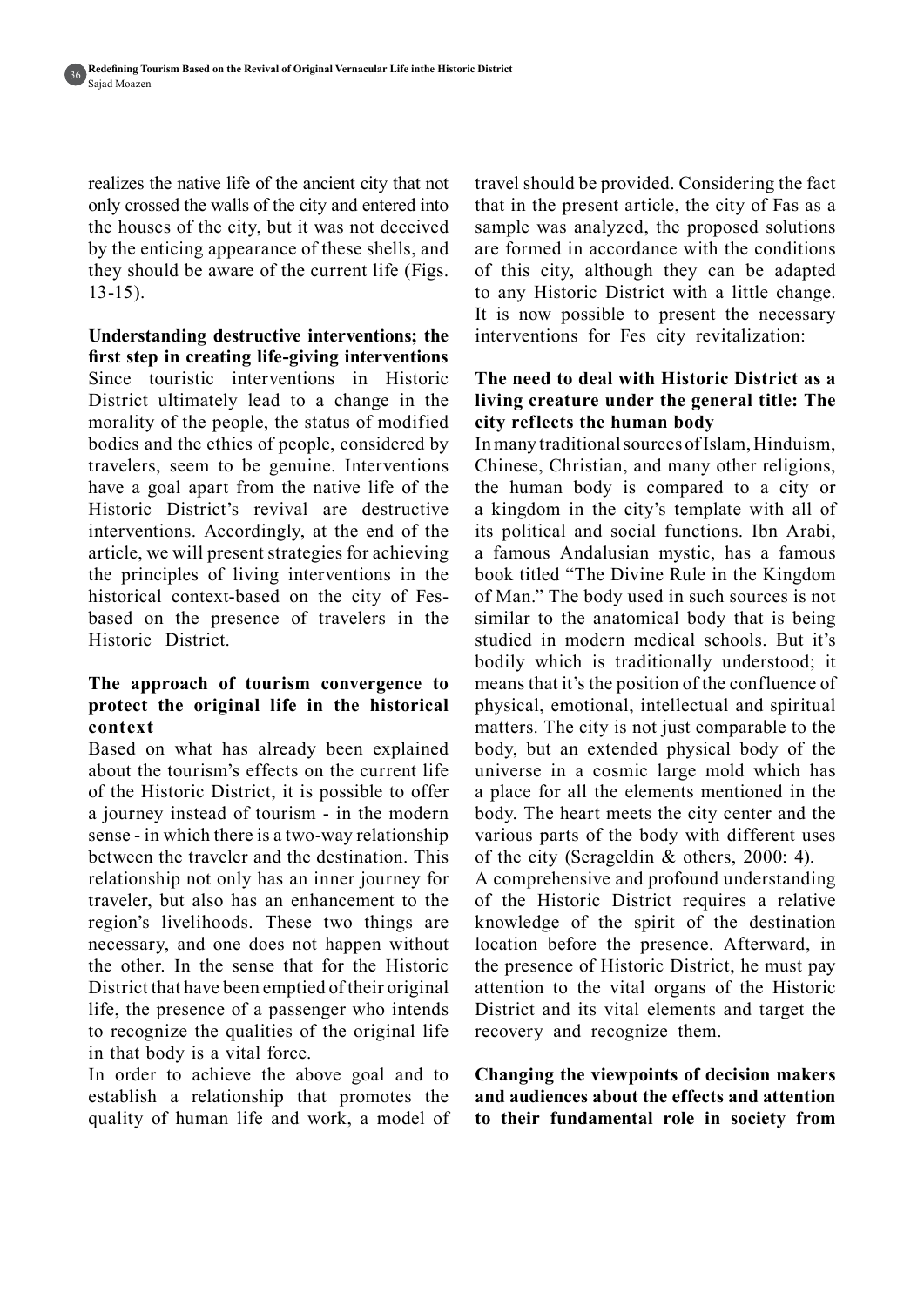

Figs.  $11\& 12$ . A proposal for the revival of several grains on both sides of one of the city's major passages Source : http://www.scaawards.org.

a number of limited indirect crossroads (which generally play the role of the market) as the city's social space and a very large number of subways split from the main roads (which provide access to private life sectors of the City). The multiplicity of subways with different plans and dimensions and non-hinged broken angles, which are generally dead-end, and their decreasing width in some parts are defensive arrangements.

Islamic cities with high-quality passages are not very hospitable. However, for those who are familiar with, when it crosses the passageways and enters the houses, it encounters a small universe that is alive and receptive to him. Houses that reflect the relationship between man and the world and human beings with other human beings who have lost color in life today. As regards domestic buildings, there must always be a certain limitation to views of this kind in the power, as well as in the hearts, of men; still I cannot but think it an evil sign of a people when their houses are built to last for one generation only. There is a sanctity in a good man's house which cannot be renewed in every tenement that rises on its ruins: and I believe that good men would generally feel this; and that having spent their lives happily and honorably, they would be grieved, at the close of them, to think that the place of their earthly abode, which had seen. and seemed almost to sympathize in, all their was to be honor, their gladness, or their suffering swept away, that all that they ever treasured was despised, and the places that had sheltered and comforted them were dragged down to the dust. I say that a good man would fear this; and that, far more, a good son, a noble descendant, would fear (Ruskin, 1908: 105) doing it to his father's house This issue can be considered as the main theme in the city's Historic District; the city of Fes, as an Islamic city, does not give all its essence to strangers. In other words:

Fes due to the wisdom and the gift it has never exposes its heart with ease (Burckhardt, 2010: 213).

Accordingly, one finds the possibility of communicating with the life of the city and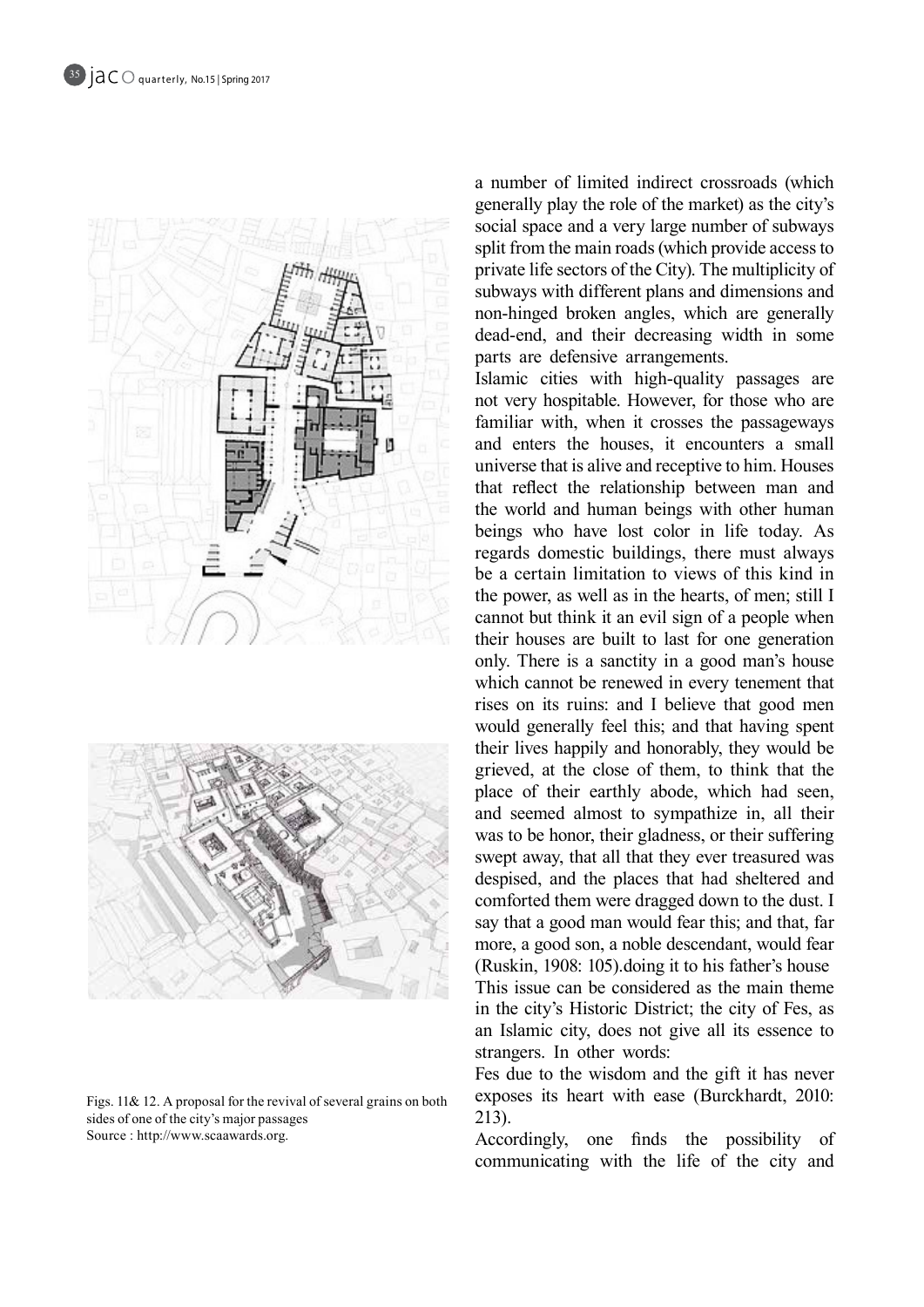34



Figs. 8,9, 10. A project that only focuses on the restoration of buildings around a main road by designing modern bridge between two traditional houses. Source : architectureasurbancatalyst blogspot.nl

of Islamic cities and they observe the overall view of the city in mind, but the original life of the Islamic city is visible and understandable in a layer that is posterior from what looks at the first glance in the city. For communicating with these layers, we should pass from the levels provided for modern tourists, and from the main and revived traversals. Presence Experience in extraneous alleys and subways and their houses rather than the main buildings visiting is a way to rediscover the Islamic life of the city and its caretaker body. If anyone can escape from the crowds of markets and into one of the high, narrow, and gutted alleys, the sky above them

through the walls of the black and tall houses looks at the earth, wherein a semi-clear space a few passersby can be seen, they will be faced with a cool and affectionate breeze that will benefit all the truly Islamic cities. The curtain of Islam has been drawn to all things; as Pierre Lotti says: practically everything reflects this verse of the Qur'an<sup>1</sup> (Burckhardt, 2010: 105).

#### **Most of Islamic city's layer is latent**

One of the basic ideas of the formation of the Islamic cities throughout the Islamic realm is the city's defense against the invading forces. The Fes city, like many other Islamic cities, has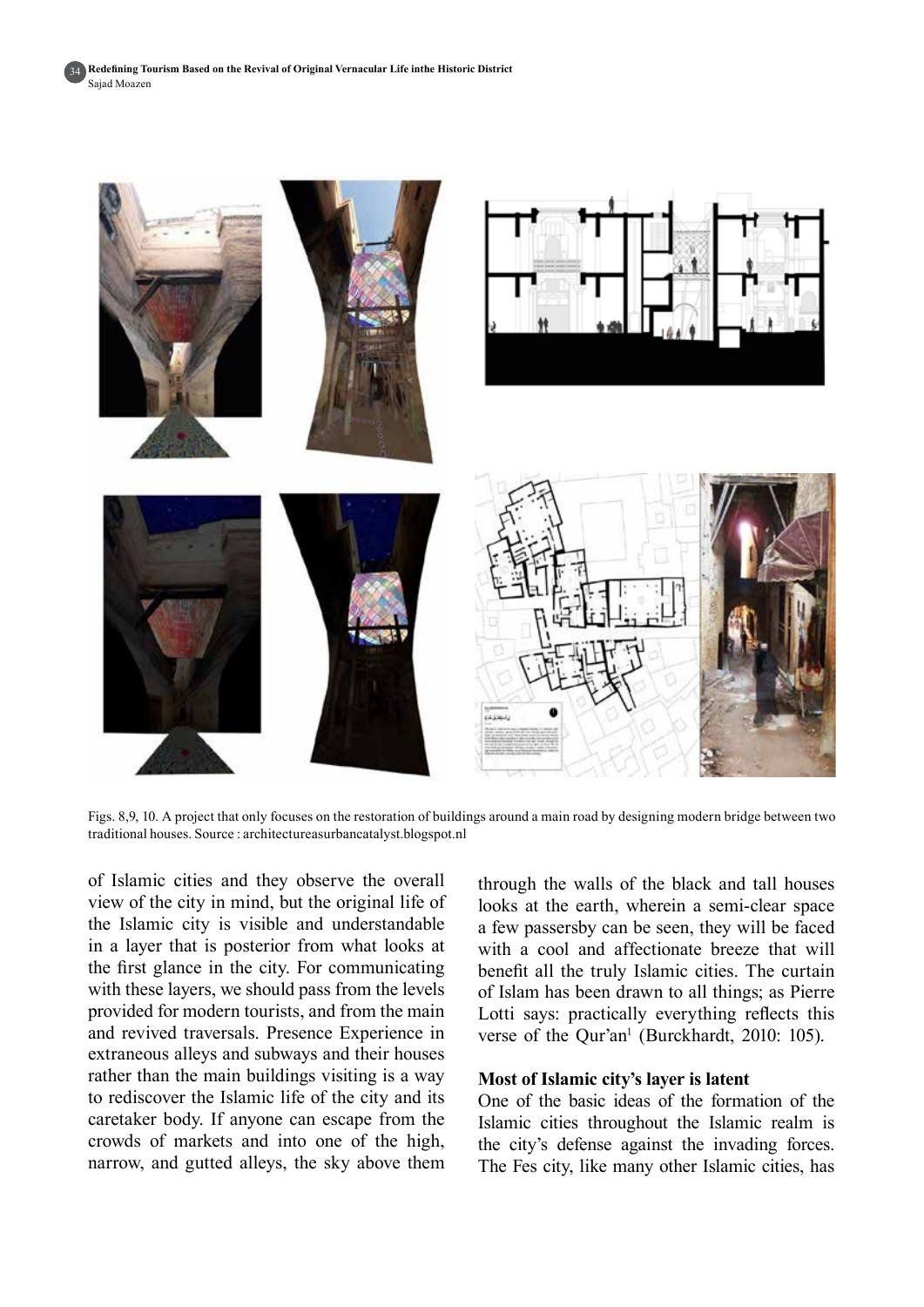



Figs.  $6& 7$ . Competition's design that based on the presence of tourists have redesigned space.

the place, to obtain the floor area required by the Competition Rules (www.divisare.com).

The aggregation of single grains in the form of a change in the city's body tailored to the needs of tourists as the most important method of Historic District regeneration Given that, historic buildings are not a suitable template for today's life, for a reason most houses of historical, deserted, or humble life are in them, and inhabitants in the tissue generally have no alternative to living in the remaining Historic District. One of the solutions to the recovery of the tissue of the aggregate of individual grains is to create a bond between several monoliths alongside and giving them a single user. However, the combination of several houses has kept the body of the small houses in the city's Historic District, but this is only suitable for houses on the main frontiers and exposed to tourist crossings. In addition to this, the change of use and the change of the scale of single units into a coherent set of several units provide a false re-reading of the original kind of life that has already been in these homes.

Therefore, since aggregation is generally formed on the margin of the main passages or near important structures, and the structures found in the depth of the Historic District are less important; an important part of the body of the city, which represents its native life, remains uninvited. The main reason for this negligence can be found in the body of the Historic District; the trajectory of the Historic District (narrowing of the passageways, an abundance of twists and turns, the ending of many passages to the impasse, the abundance, and diminution of beds) is a deterrent to aggregation due to regeneration. Accordingly, it can be concluded that the surface layers of the Historic District are restored on the basis of a tourist attraction, and the deep layers of it are intact and abandoned, or they remain vital to the dignity of the values of Historic District  $(Fig. 11&0.12)$ .

## **Understanding the native life of the city in the heart of the Historic District**

Although the great monuments make character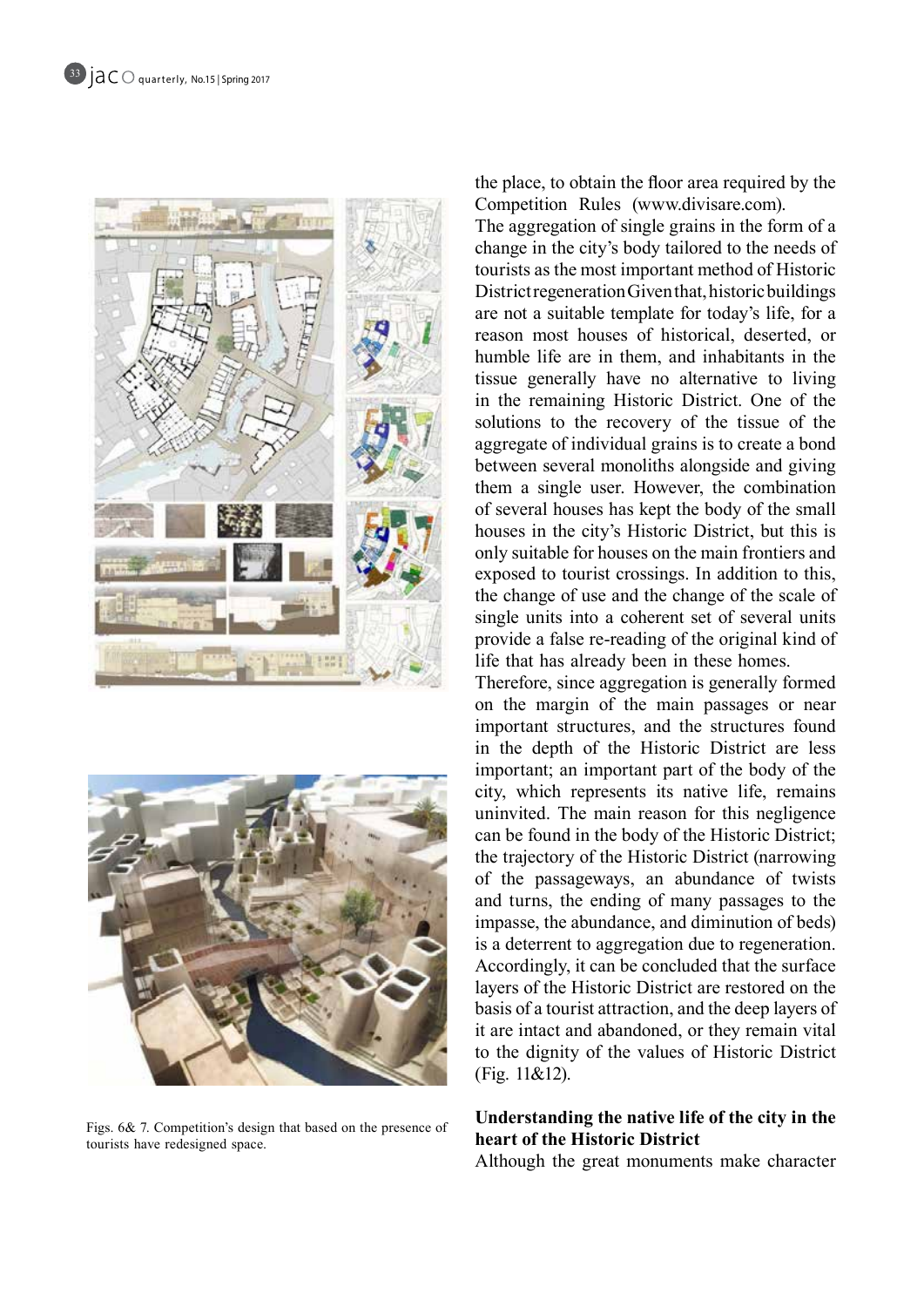

Fig. 4. Result of searching Fes on Google. The Figtures introduce the city's first attractions. Author spent some moments with reluctance due to the odor of a stink produced by the tanning process. In contrast to the atmosphere repulsed, the spatial areas of the life of the Islamic city are tranquil and attractive spaces.



Fig. 5.Revitalization Contest site, place lalla yedouna.

and attempts to integrate the body of the home it is within its scope. For example, we can refer to the context of the restoration of the central open space and its surrounding houses (in describing the design of the place talla yedouna contest, designed by Maurizio Andruetto  $\&$ Monica Deri). Everything has been designed to achieve an opening to the outside, enhancing the river and intending the whole area as an area aggregation instead of the border between different cultures as it has been until now. In this way, the Oued Boukhrareb will become important for profitable exchanges between people of different cultures (www.divisare.com). According to desirable revitalization plans for the Fes city, which transforms historic houses to large shopping malls for tourist attraction, by making connections between houses. With regard to the re-use proposals, we strictly adhered to the will of preserving buildings and some functions of the same type are brought together, without wall divisions and placing furniture to divide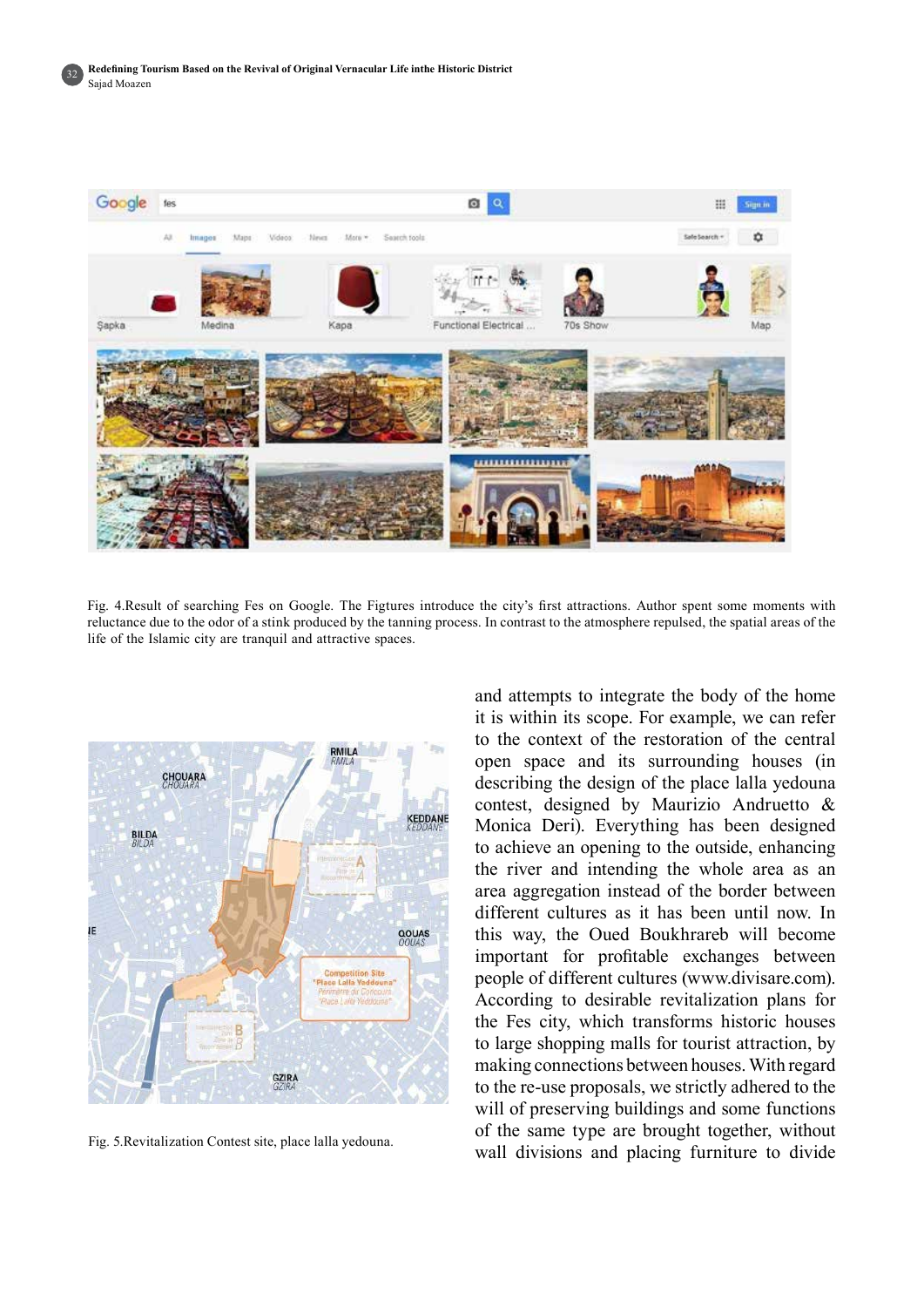

Fig.2.The Najarin Caravanserai and the Sakyah next to itThe main pattern of entrances to the buildings of the city of Fes is clear in this image. This entry is made of lively and decorated samples. Wooded plinth, carvings, and Stalactites, along with Qur'anic verses that are carved on gypsum and wood.

Watering (to take from the spring water) is clearly visible on the right side of the Figture, which is evident in most urban burrs. The watering decorations include tiles in the lower sections, gypsum plasterings in pendentives and stalactites, wooden decorations and green clay covers.

color variation, this part of the city is considered a unique and has unique attractions. However, for tourism wants to understand the meaning of Islamic city and looking for perception of the life hidden in the monuments of the city, Fes -as the jewel of Islamic cities-, this neighborhood provides a false and incomplete introduction to the life of the Islamic city. Because in the real city of Fes, this part of the city was placed on the edge of the city due to the bad smell of this occupation, and unlike what appears today in the sweeping process, it is not the heart of the city's life.

Of course, the choice of this place as the most significant city of Fas, was not just for tourists, and the specialists and decision makers of this Historic District were also influenced by tourism priorities, the main focus of their rescue was the maneuvers on this point, and there was a lot of contests to restore it (Fig. 4).

Touristic revitalization plans: Considering the



Fig. 3. Floor plan and an axonometric section from one of the houses in Fes Town (Approximate Yard). Source: www.brynmawr.edu

importance of the historical context of the city of Fes, there have been numerous competitions in the world's scientific communities to revive and revitalize the ancient city of Fes. The important point is that in most of the designs presented in these quizzes, which attempt to provide innovative and innovative designs in the historical context, the original user's site was removed from the site and considered a new user, tailored to the tourist's desire. For example in some designs, buildings around pits are of residential use (they are tied to tanneries in their original state of affairs), and the pits (that in their current state of affairs are active) have changed the pot and planting site (Figs.  $5-10$ ).

A brief review of the theoretical foundations of design in the context of the city of Fes we can see a kind of revitalization based on the aggregation of monuments in historic district. These projects for achieving their short-term goals are not even adhering to the body of the Historic District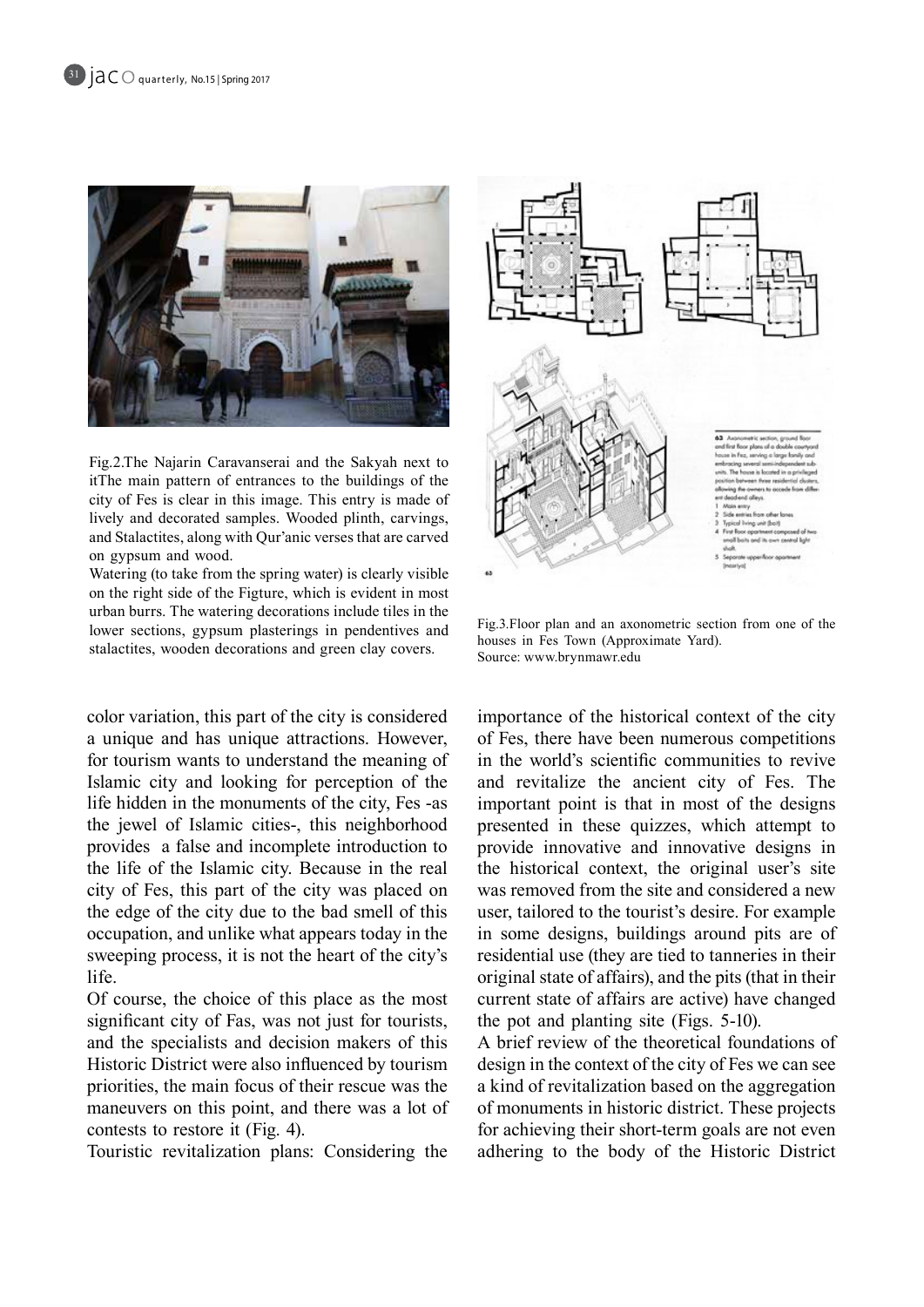city has always been a land of religion and affair. The virtues, blessings and divine blessings that have benefited from the goodness of the founder of Fes have been numerous and numerous, and in this regard, like the intercession of the Prophet for Medina and the intercession of our servant Abraham for Mecca (Burckhardt, 2010: 87).

Although changes have been made over the centuries to the city, the city's plan is largely priginal. It is because the city has been protected from devastating wars and earthquakes. Due to the efforts to gain a deep understanding of the city's structure, one can obtain a documented understanding of the Islamic city  $(Fig. 1)$ .

## **Morphology** of Fes

the introduction of several key physical features of the city for better communication between city and its visitors are necessary:

The old Historic District of the Fes city has not any geometrical plaza. Beside of the non-geometric entrance in front of important buildings and the burrs, which are the intersection of the main passages and the springs; most of the city is composed of small courtyards and narrow streets between them and a dense of Historic District like most Islamic cities

The only large open space of the city is a space filled with tannery hollows with a non-geometric plan.

The main geometric open spaces of the city are the courtyard of its important buildings, including the Gharawin mosque and the Mula Idris angle.

The proportions of the central courtyard are similar to other Islamic cities in public buildings. However, in houses we can see small courtyards surrounded by two or three floors with decorated .facades

One of the characteristics of Fes is its entrances. Entrances include stucco pendentives and carvings on wood and wooden canopies over the door. The same wooden canopy becomes a covered vault for important and public buildings of the city on the passage (Fig.  $2\&3$ ).

## **Tourism in Fes Town is faced with the unrealistic** Fes

Pathology: The fundamental differences between the priorities of modern tourism and traditional tourism can be found a brief search. The Fes Tourism priority by the most popular online search engine is a collection of traditional Chouara Tannery pubs and related peripheral buildings. Because of its particular landscape and



Fig.1.Fes Historic DistrictThe mula Idriss hermitage and the Gharawin mosque are among the most visible elements in the Figture (Authors archive).

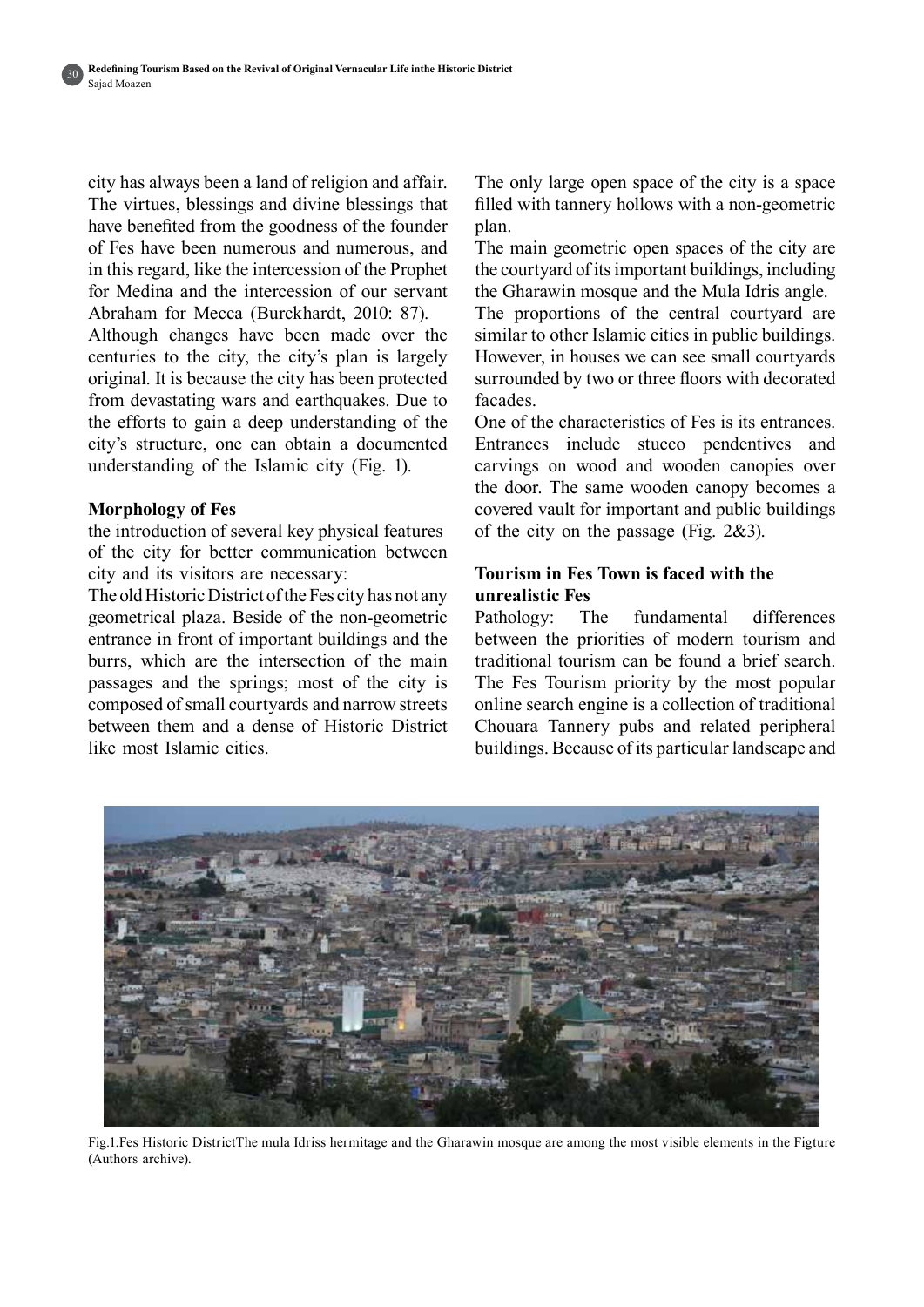reduces their effectiveness in society and decreases the role of art; because the museum's existential philosophy is that we believe that the artwork of previous cultures can be preserved, but how can we understand if we have succeeded in this? Generally, scientific standards to ensure the survival of the works are so rigorously regulated that many of the works are considered to be lostto. Physical maintenance of the object is not a reason to remain the true result of the artist's creativity (Krier, 2007: 33).

The meaning of explorer and its difference with traditional tourism: Tourism is generally considered a recreational trip. The word tourist came about when middle-class people began to travel. This became possible as people could afford to survive and continue their lives.

Exploring is a genuine thing  $(in$  different cultures), and its purpose is to discover the outside world and, consequently, to discover the inner world, tourists travel generally in-group, while explorers generally travel alone. A tourist has a precise schedule and clear return time, while the explorer want to discover the world and has no definite return decision.

In short, the purpose of tourism is visiting, and the goal of exploring (travel to trade, migration, education, and acquisition of knowledge) is to achieve worldview and wisdom.

Fes city is an effective example to understanding the importance of restoring the notion of authentic travel. Architectural monuments more than the value of their historical authenticity present the values of traditional genuine life as physical documents. Historic District and their homes are narrators of a kind of human life, which is missing part of modern lifestyle. Traveling is one of the most important ways of understanding the authentic and diverse traditions of human life in different time and understanding their similarities and differences.

The selection of the city of Fes as a sample lies in its importance in the Islamic world and the diverse efforts of recent decades to revitalize it. This city is the destination of numerous tourists and it is source reflecting the authentic traditions of Islamic life. However, due to the lack of sufficient attention to the city's factional features in recent years in the historical context of the city tourists face a superficial layer of the city. Based on what has been discussed, it is needed to know to what extent the city of Fes city has succeeded to communicate with its tourist.

## **Fes, the genuine Islamic city**

I do not know of any great Islamic city other than Fes, which is based on an ancient foundation filled with science and religion, and was made by one of the true sons of the Prophet, and has never been deprived of this blessing (Kataani, 2006: 144).

The city of Fes, located in the center of Morocco and in the northwest of the African continent, is known as the jewel of Islamic cities.

The Fes Cultural Historic District, which was formed in the late eighteenth century, is one of the most prosperous and intact cities of the middle ages and the largest pedestrian Historic District of the world. The core of the Andalusia architecture that has spread to the northwest Africa and southwestern Europe in Spain has grown in the city and its one of the important formation characteristics of this city. At the end of the 2nd century, Mula Idriss, the great grandchild of Imam Hassan Mojtaba conquered the Roman city of Voluiblice and formed the city of its own Islamic state. Given that the structure of the Roman city was not suitable for the type of Islamic society life, he began to establish the city of Fes. Since none of our imams had the possibility of establishing a city and, at best, they could have made changes to the existing urban structure. Since Mula Idriss was was trained by Imam, this city has distinct features among all Islamic cities and It is because it was established by a person attributed to Imams. Mula Idriss designed Fes city plan on the morning first Thursday first of Rabiallah 192 (808 AD). When he made his decision, he opened his hands to heaven, praying for the city and its inhabitants: May God makes Fes the city of science and jurisprudence to always read your book and always be the guardian of your religion. Thus, this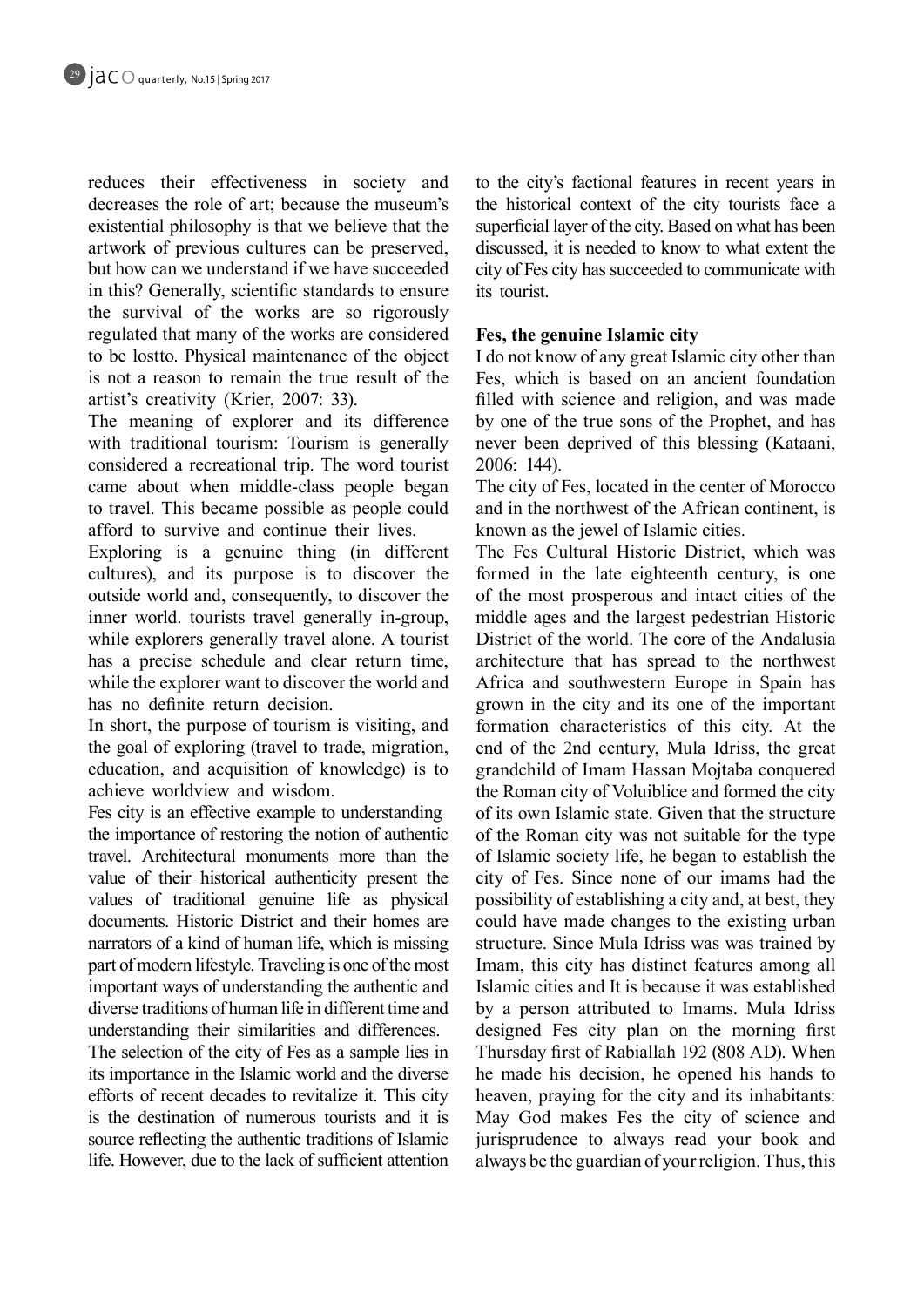#### **Introduction**

Travel is one of the pillars of human spiritual progress in various schools of thought and belief. Most of Prophets or the founders of the schools of thought have an effective journey throughout their lives, and even their turning points are generally formed by a journey. One of the most important trips in religious schools is the journey of the Prophet Mohammad (PBUH) from Mecca to Medina. In order to emphasize the importance of traveling in Islamic thought, the formation of the Islamic community after the journey and the change in the content of the Qur'an verses (based on the timing of the journey as a history of Islam) should be mentioned. In many schools of thought, the presence of man on the earth and his period of life is a journey, and the period of world life is a time between the source and the destination.

After briefly pointing out the importance of traveling and its vast meaning, we can have a pathological look at the destructive effects of the modern period on travel. Although the facilities of the modern period have promoted the quantity of travel, it has severely distorted the quality of the

#### **questions Research**

How we can understand the original native life in the Islamic cities by revival of the authentic travel meaning, based on Fes Historic District physical analysis?

How can we develop and ensure the two-way and targeted relationships between the tourist and Historic District by physical intervention in the city?

#### **Research Method**

Historical documents were analyzed to understand meanings and concepts in the monuments of the Historic District. To analyze the content, a descriptive-analytical method was used to offer proper solutions for the problems of the study.

trip, and it can be said that with the ease of travel, it has diminished its meaning, since today's travel is generally defined by the tourism industry. Degeneration of meaning resulting in the modern period -that marginalized the spiritual affairs in favor of material affairs- reduces the quality of travel. Trickery or transposing is one of the most prominent features of our age, and the best evidence of this hypocritical claim in language is the inappropriate use of words that are diverted from their true meaning. This is not just a degenerative term, which has led many words to finally lose their qualitative meaning and retain their quantitative meaning. It's more of a lexicon than words that refer to things that are not only inappropriate to them at all, even sometimes they are things that are exactly the opposite of things that these words point to them in the normal sense (Guenon, 1986: 241). traveling on the earth is an introduction and sometimes a necessity for traveling within a human being's soul. However, travel in tourism industry is sometimes a sight of superficial life and pretext for not going inside the context.

#### **criticism tourism Modern**

The modern man, because of the leisure he has found, has to fill his time so that he can feel happy and useful. In addition, the history, indications, and immovable documents for modern humans have become a fictitious part of his life and cause for self-glorification. They visit them in their free time. Accordingly, museums were formed, and historical monuments depart from their original vernacular life cycle. They became memorials, and modern man treats them as a museum object. When we look at a work of art, a dialogue is opened between the work of art as an aesthetic object and our eye. Concentration on the material aspects over the artistic or aesthetic ones tends to reduce works of art to objects (Stanley, 1996: 4). This kind of modern look at historical artworks,